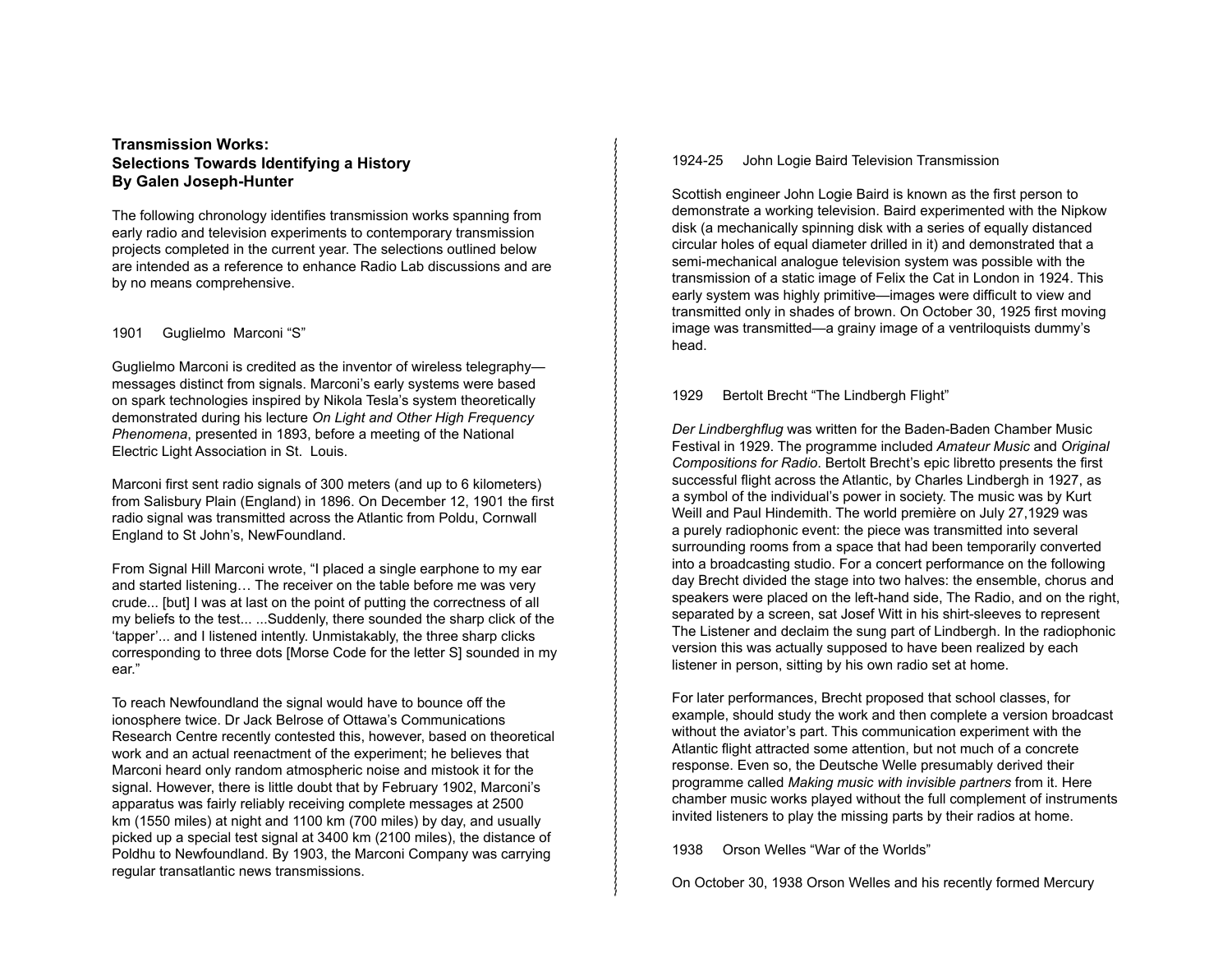Theater group broadcast their radio adaptation of H.G. Wells *War of the Worlds (1898).* At 8 p.m. that Sunday evening, with programming interrupted with "news bulletins" (a first), an alarmed audience heard that Martians had begun an invasion of earth in an out-of-the-way place called Grover's Mill, New Jersey.

The "Panic Broadcast," as it came to be known, changed broadcast history, social psychology, civil defense, and set a standard for provocative entertainment. It is the progenitor of the U.S. Civil Defense program, it was the source of the first academic study (by Princeton) of mass hysteria, and broadcasters have studied it for 60 years as a classic of effective communication. Approximately 12 million people in the U.S. heard the broadcast; perhaps a million people believed a serious Martian invasion was underway.

1947 Artaud "To have done with the judgment of God"

*Pour en finir avec le jugement de dieu* was recorded in several sessions in the studios of Radiodiffusion Française in Paris in November of 1947. The transmission was banned the from airing following rumors circulating around the broadcast production fueled by reactions to Artaud's controversial *Histoire vecue d'Artaud-Momo* presented earlier that year.

In a letter protesting the ban, Artaud defends his project: "I wanted a new work that catches certain organic points in life, a work in which we feel the whole nervous system burning like an incandescent lamp with vibrations, consonance which invite man to go out with his body in pusuit of this new, strange and radiant epiphany in the sky…. Anybody, down to the coal merchant, must understand being fed up with the filth—physical, as well as physiological, and desires an in-depth corporal change."

1951 John Cage "Imaginary Landscape No. 4"

Two performers are stationed at each radio, one for dialing the radiostations, the second performer controlling amplitude and timbre. Durations are written in conventional notation, using notes, placed on a five-line staff. The rhythmic structure of the work is 2-1-3 and is expressed in changing tempi. Cage uses proportional notation where 1/2 inch equals a quarter note. The notation is not entirely proportional though, since accelerandos and ritardandos are still present in the score. The score gives notations for tuning (controlled by player 1 as

well as volume and tone color (controlled by the second player).

When one listens to the work, it is obvious that one cannot predict what will be heard, which is exactly what Cage was aiming at with this composition. Apart from that it was a way of abandoning his preferences and dislikes (Cage wasn't very fond of radios). As he puts it himself in *For the Birds*: "I had a goal, that of erasing all will and the very idea of success".

The method of composing is basically the same as used in *Music of Changes*. Cage used the I-Ching to create charts, which refer to superimpositions, tempi, durations, sounds and dynamics. In the sound charts 32 out of 64 fields are silences. In the charts for dynamics, only sixteen produce changes, while the other maintain the previous situation. Similar charts were produced for the the other parameters. Cage gives an extensive description of the composing means in his *To Describe the Process of Composition Used in Music of Changes and Imaginary Landscape No.4* (In 'Silence', pp.57-60).

Twelve radios, 24 performers, Conductor. Premiered May 2 (Fetterman) or 10 (Revill), 1951 in McMillin Theater at Columbia University in New York. Among the performers were Beck and Malina, Remy Charlip, Lou Harrison, Richard Miller, Harold Norse, Richard Stryker and others. John Cage conducted. See www.johncage.info.

## 1962 Jean Tinguely "Radio Skulptures"

In 1962 at the Alexandre Iolas Gallery in New York, Tinguely exhibited his new *Radioskulpturen* for the first time. Propelled by small electrical motors, the tuning knob of a partially disassembled radios are moved back and forth. The result is a composition of abstract radio sounds determined by chance.

## 1966 Stockhausen "Telemusik"

Composed in Tokyo in the electronic studio of Japanese Radio NHK. Stockhausen used shortwave radio transmissions to compose a work with which he wanted, "to take a step further in the direction of composing not 'my' music but a music of the whole Earth, of all countries and races."

While Telemusik incorporates sounds from many countries including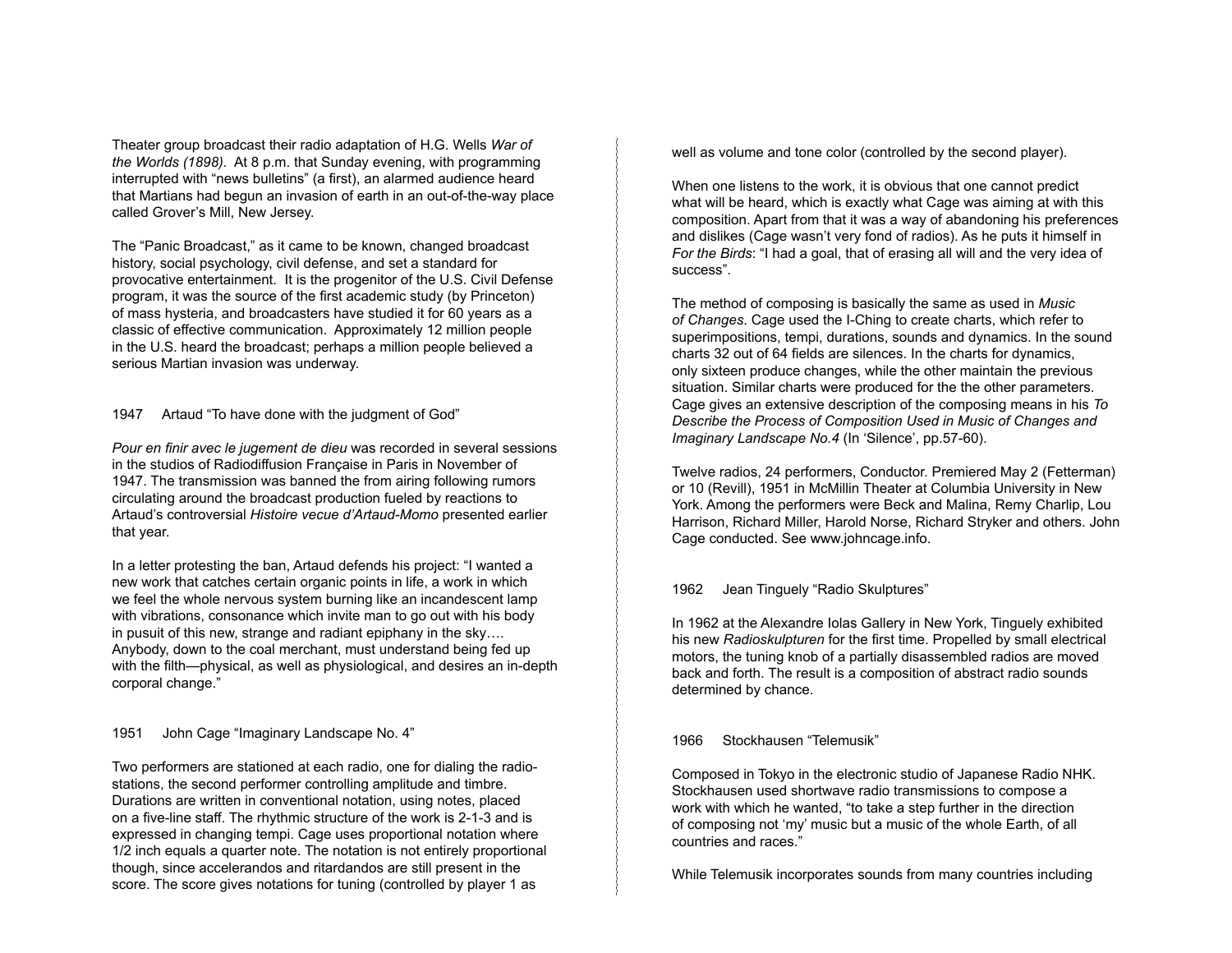Japan, Sahara, Bali, Vietnam, China, the Amazons, Spain, and Hungary, Stockhausen does not consider this work to be a collage, but "Rather—through the process of intermodulation between old 'found' objects and new sound events which I made using modern electronic means—a higher unity is reached: a universality of past, present and future, of distant places and spaces: *TELE-MUSIK."*

*Telemusik* consists of 32 structures (moments) incorporating shortwave radio transmissions. Additional equipment used for the realization of the electronic music was two beat frequency oscillators, three sinewave generators, one delta generator, one function generator, one transposing tape recorder with a pilot frequency generator, two tape recorders, one amplitude modulator, two ring modulators, three highpass and low-pass filters, one third-octave filter, one six-track tape recorder.

#### 1967-68 Max Neuhaus "Drive In Music"

With *Drive In Music*, Max Neuhaus was interested in developing the idea of sound for a public space that is tonally complex but does not force itself upon passers-by. Neuhaus installed 20 low-powered radio transmitters in the trees along a stretch of just under 600 metres on a broad avenue, Lincoln Parkway in Buffalo, New York. They pointed in different directions and produced different sounds, thus producing seven overlapping zones with various sound components. The sounds were synthesized by home-made equipment on the spot, and changed according to what was going on around them. As the transmitters were all tuned to be received on the same frequency, people driving by heard different sets of sounds according to speed, direction of travel, time of day and weather conditions. Neuhaus did not just work with the synthetic sounds generated by his equipment for his installations in public spaces, but also used them as a counterpoint for the random noises produced in a particular place, placing them in an aesthetic context by setting them alongside sound with tonal quality.

1968 Juan Downey "3-Way Communication"

Three performers sit at the corners of a large triangle formed by three voice-transmission laser beams. The performers exchange faces by means of super-8 movie projections while talking through the laser beams. Conversations and transfigurations are video-taped and play-d back one the three performers leave.

Conceived as a project for the Juan Downey exhibition at the Corcoran Gallery of Art in Washington, D.C.

1969 "Art by Telephone" Chicago Museum of Contemporary Art

Thirty-six artists were asked to place a phone call to the museum and to instruct museum staff about what their contribution to the show would be. The museum then produced the pieces and displayed them.

## 1973 Chris Burden "Through the Night Softly"

Chris Burden produced provocative, often shocking conceptual performance pieces in the early 1970s. In *Through the Night Softly*  Burden, arms tied behind his naked torso, drags himself over shards of broken glass. Burden purchased a series of commercial slots on a local cable channel to broadcast this performance documentation which manifested in an on-air intervention for the general viewing public.

# 1975 Kieth Sonnier "Scanners"

Orginally titled *Quad Scan*, *Scanners* involves six to eight radio scanning devices arranged in the gallery and tuned to varying frequencies. Each scanner continually emits a random assortment of real-time sounds, including snatches of private telephone conversations, ship to shore calls, police, and cellular transmissions.

## 1976 Robert Whitman "Children and Communication"

"Whitman constructed low-ceilinged, tent-like environments, meant primarily for children, in three boroughs of New York City. They were interconnected via facsimile machines, telexes, and telephones. Telex turned out to be the most popular medium for chats between children who didn't know one another, proving less abrupt than the phone and more intuitive than the facsimile machine. Perhaps telex also appealed in a way akin to e-mail: one is given time to consider a question before replying. In any case, all three technologies were framed in an intimate way, positioning the audience as a willing and active participant."

*Excerpted from Robert Whitman's Telecommunication Projects by Bettina Funcke. Originally printed in Printed Project 01: There Once was a West, Sarah Pierce, Guest editor, Dublin: Sculptors' Society of Ireland, 2003*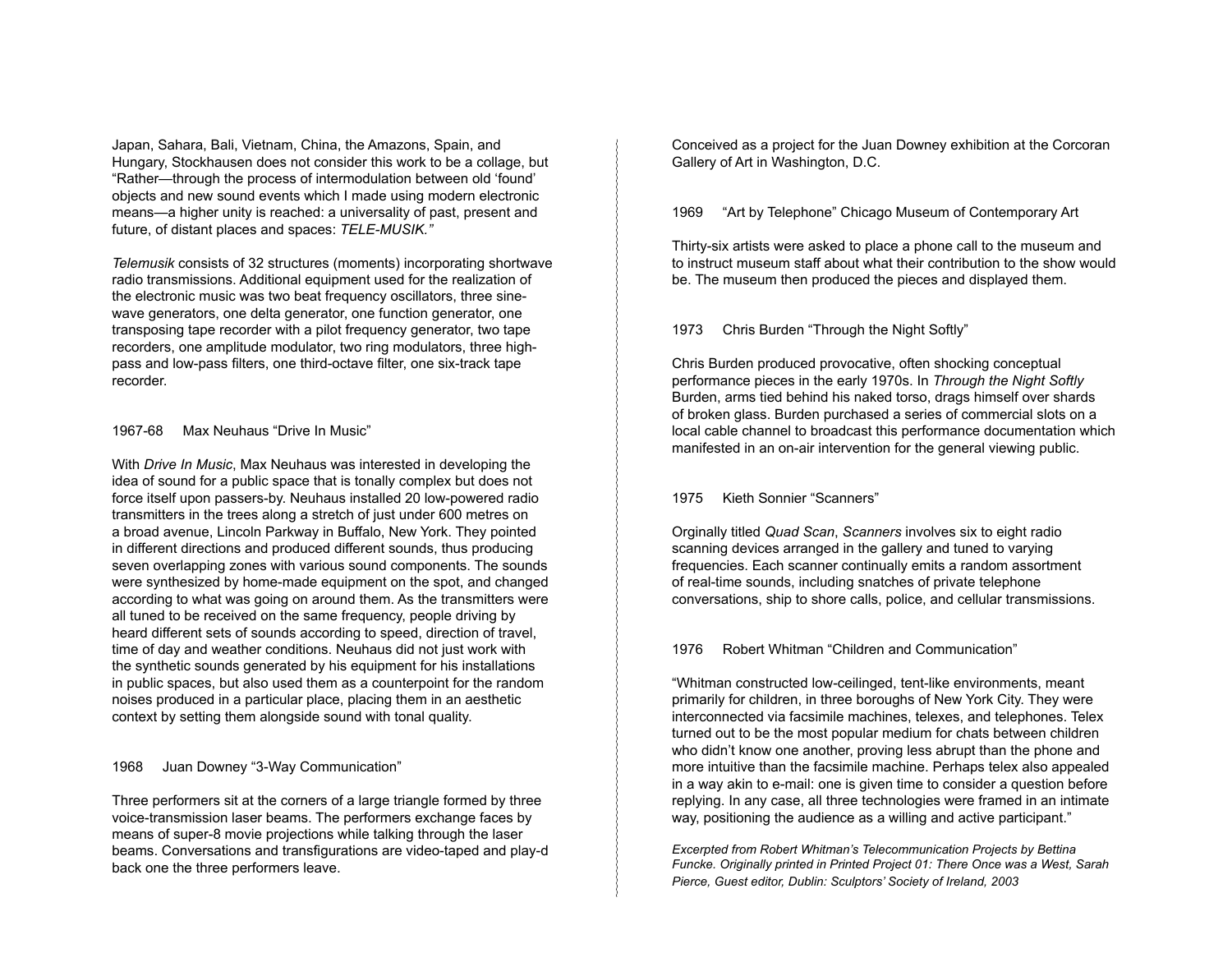### 1977 Joseph Beuys, Douglas Davis, Nam June Paik "Documenta 6 Telecast"

"Documenta, held every five years in Kassel, Germany, is one of the largest and most important contemporary art surveys. In 1977, Documenta 6 featured the first live international satellite telecast by artists. Performances by Nam June Paik, German conceptual artist Joseph Beuys, and Douglas Davis were transmitted to over twentyfive countries. Paik and Charlotte Moorman are seen live from Kassel in Fluxus-inspired collaborative performances, including TV Bra, TV Cello, and TV Bed. They fuse music, performance, video and television in an homage to global communications. Also from Kassel, Joseph Beuys presents a direct address to the public, elaborating on his utopian theories of art as 'social sculpture,' which were crucial to his conceptual project. From Caracas, Venezuela, Davis performs *The Last Nine Minutes*, a participatory piece in which he addresses the time/ space distance between himself and the television viewing audience." Excerpted from the description of the video 'Docuementa 6 Satellite Telecast' available through Electronic Arts Intermix, www.eai.org.

#### 1978 Joel Chadabe "Solo"

In 1977, composer Joel Chadabe obtained one of the first Synclaviers off the production line and had it outfitted with special software that created melodies based on predefined parameters such as harmony and interval content. The Synclavier was interfaced with two modified theremins. One antenna controlled the tempo (note durations), while the other controlled relative volumes of four Synclavier voices (in effect, overall timbre). Chadabe wrote that performing with the system was like having, "a conversation with a clever friend." He could do things like cue clarinet sounds to play slowly; but since he did not know which pitches would play, the notes he heard then influenced his next control gesture. "Solo" (1978, revised 1981), was first performanced August 30, 1978, at a UNESCO Summer Workshop in Computer Music, Aarhus, Denmark.

## 1982 "The World in 24 Hours"

*Die Welt in 24 Stunden* was an ambitious project using low-tech (telephone-based) communications equipment to set up a global network of participating artists and groups that would each organize a contribution from their location using any or all of SSTV, fax, computer mailbox/ conference or telephone sound. The cities involved were: Vienna, Frankfurt, Amsterdam, Bath, Wellfleet, Pittsburgh, Toronto, San Francisco, Vancouver, Honolulu, Tokyo, Sydney, Istanbul and Athens. Each location was called from Linz at noon local time - so the project began at noon Central European Time on September 27th and, following the midday sun around the world, ended at Noon C.E.T. on September 28. In Linz Robert Adrian was assisted by Waltraut Cooper, Norbert Hinterberger and students from the class of Prof. Ortner at the Hochchule fur Gestaltung. In Wien the organization was by Helmut Mark and Zelko Wiener at the Österreichische Kultur Service (ÖKS) Studio.

## 1983 "Telephone Music"

In 1983, Robert Adrian, Helmut Mark, and Zelko Wiener formed the verein BLIX together with musician/technician Karl Kubaczek and technician Gerhard Taschler. *Telephone Music*, was a telephone concert organized by BLIX between Wien, Berlin and Budapest on April 15,1983.

It was an effort to use the telephone (as the most universally available electronic communications medium) to create a common space for artists across the ideological barriers that divided Central Europe at the time—between "western" Wien, divided Berlin and "eastern" Budapest. At the ÖKS in Wien, Artpool in Budapest and Aufbau/Abbau in Berlin, we simply connected our telephones to amplifiers and played live music to each other for a couple of hours.

### 1985-1990 Peter d'Agostino "TransmissionS"

"Through a fluid visual and aural collage, TransmissionS explores the history of 20th century communications, and probes the cultural and personal implications of technology's power to effect change. Through a fusion of allegory, documentary, science and autobiography, d'Agostino creates a trenchant, often poignant analysis of communications technology as both witness and catalyst to history. A quick succession of fragmented images -- the Camera Obscura, Marconi's Wireless, Edison's early films, early television, mammoth radio telescopes - generates a virtual index of the evolution of communications technology. In the segment titled 'The Well,' a human drama illustrates television's omniscience and its limits. A small boy is trapped in a well in Italy, and the nation, transfixed at its television sets, follows the futile rescue attempt. In a personal look at how technology encapsulates human experience, from birth to death, Generations draws on d'Agostino's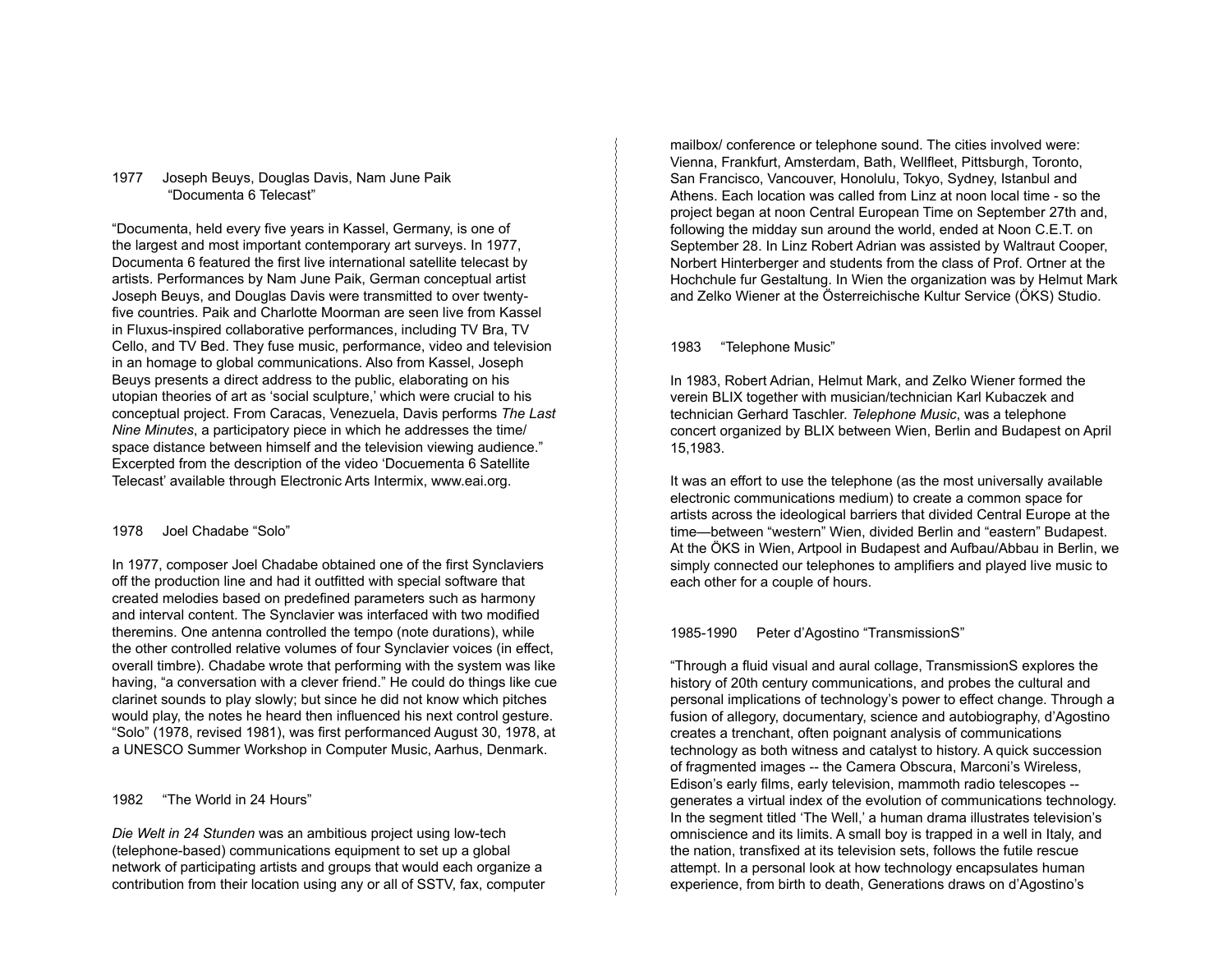own home movie footage. The tape ends in an explosive visual fragmentation that is a virtual catalogue of 20th-century technology." Excerpted from the description of the video "TransmissionS" available through Electronic Arts Intermix, www.eai.org.

### 1985 Nicholas Collins "Devil's Music"

In *Devil's Music* fragments of radio broadcast are digitally sampled, looped, re-triggered, and occasionally reversed or de-tunde. All the material is taken from FM and AM transmission occurring at the time of the performance. The performer plays off of certain musical groundrules intrinsic to the sampling system (which consists of two modified inexpensive effect devices) to develop the quirky rhythmic interplay that characterizes the piece. Originally released on Trace Elements Records, New York.

### 1987 Muntadas & Hank Bull "Cross-Cultural Television"

Muntadas writes, "Television reflects the global cultural, political and economic spectrum. This is a videotape about television. It is a fragmented, personal view. It is only one of many ways to explore television. This is a videotape about the cosmetics and packaging of television. It is about editing. It presents the work of an independent chain of editors: the cameraman, the correspondant, the satellite, the videotape editor, the broadcaster, the anchorman, the viewers who recorded this material, the editors of this videotape and you, the viewer." Excerpted from the description of the video *Cross-Cultural Television*  available through Electronic Arts Intermix, www.eai.org.

### 1991 Gregory Whitehead "Pressures of the unspeakable : a nervous system for the City of Sydney"

Writes Whitehead, "I arrived in Sydney on October 3,1991, carrying an "impossible object" a concept of the Screamscape - inside its fictive institutional vesicle or envelope, a bogus institution named The Institute for Screamscape Studies. Through the establishment of a series of cross-media circuits, I would then attempt to transform this object, both as an idea and as an acoustic phenomenon, into an "Invisible City": the invisible city of Sydney nervous system. Everything that happened in, across or through the circuits of the screamscape would become part of the nervous flow, culminating in a broadcast radiophonic "theatre of operations".

The circuit was wired across three synapses:

1. The elaboration of the nerve impulse path itself: founding of the Institute, establishing a 24-hour answering machine, called the "screamline" in reference to the acoustic "line" representing the journey that screamers take into their own interior space; the designation and "opening" of the scream room within the Australian Broadcasting Corporation (ABC); and the circulation of "scream discourse" within various news media: column eight, ABC television, and various talk/ cultural affairs programs within ABC radio. In addition to framing the nervous system, the telephone-microphone-tape recorder-radio circuitry also provided the key for the acoustic demarcation of pressure in the system: distortion, the disruption of digital codes, pure unmanageable noise. The scream as an eruption in excess of prescribed circuitries, as capable of "blowing" communications technologies not designed for such extreme and unspeakable meanings.

2. Monitoring of the scream flow, and the development of various techniques for scream hermeneutics that would allow individual screamers to find their own rightful place in the city screamscape. At this stage, periodic memoranda and reports were circulated through the ABC and the University of Technology, Sydney on genesis of the screamland and on the indivisible "Rights of Nerves" (courtesy of Marie Curnick). Secondary publicity accomplished through release of select screams to television and radio programs. Lubricated by the greasy jelly of discourse and publicity, the scream trickle soon became a flood, in both the scream room and on the screamline, and the producer "nodes" at the Institute began to feel the first effects of The Pressure on our own increasingly jangled nervous systems.

3. The completion of the circuitry, the breakdown of the last nodes of resistance within our own nervous systems, the passage of all screams fluidly through a now massive network of private and public ganglia. Strange things began to happen as we listened again and again to hundreds of "blown" and distorted screams. As needles pinned in the studio, bones rattled in the body, and the brain began to play curious tricks on the rest of us, our dreamlands turned into screamlands. At last, the narrative authority of Dr. Scream himself simply dissembled into pieces and he left the Institute to start a rhythm and blues band in Louisiana.

Without him, though, there still followed the national BROADCAST of the assembled "report", transmitted by The Listening Room, followed by the accumulation of hundreds of additional post-broadcast screamline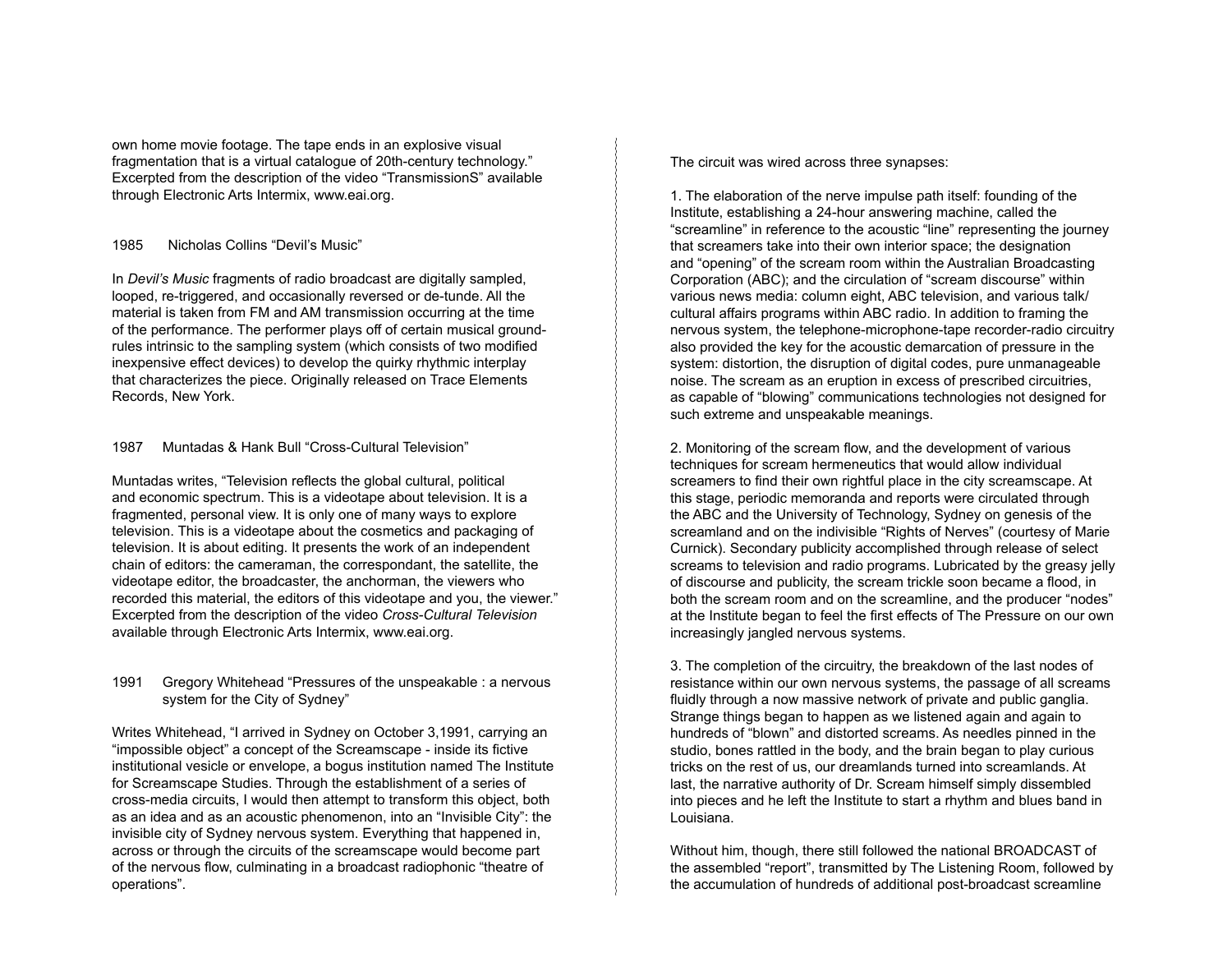calls: objections, responses, post-screams, reflections, wrong numbers, confessions, and bold polemics.

Two days after the repeat broadcast, after a moment of silence, the screamline is unplugged, and the nervous system is put, at least for the moment, to rest."

*Excerpted from Continuum: The Australian Journal of Media & Culture vol. 6 no 1 (1992). Edited by Toby Miller.*

#### 1992 Scanner "Scanner 1"

Writes Scanner, "This debut CD featured the intercepted cellular phone conversations of unsuspecting talkers, picked up from a radio scanner, which I edited into minimalist musical settings as if they were instruments, bringing into focus issues of privacy and the dichotomy between the public and the private spectrum. I wove the recordings into a collage of found voices, transmissions, and archive tapes of mine from 1978 onwards, recorded on an early portable tape recorder.

Sometimes the high frequency of cellular noise pervades the atmosphere, at other junctures it erupts into words and melts down to radio hiss. Intercepted in the data stream, transmissions blend, blurring the voices and rupturing the light, creating audio transparencies of dreamy, cool ambience."

#### 1993 Scanner "Scanner 2"

Writes Scanner, "This second release follows a more narrative structure, where the voices are embedded into abstract frames, a rare opportunity to record experience as it happens in real time and highlight the threads of desire and interior narrative that we weave into our everyday lives. The sounds of an illicit affair, a liaison with a prostitute, a drug deal or a simple discussion of "what's for dinner" all exist within an indiscriminate ocean of signals flying overhead, but just beyond our reach. "

1993 Disembodied Art Gallery "Babble"

Disembodied Art Gallery, a British group that explores conceptual and telecommunication-based art, presented the telepresenceart installation Babble in 1993. The project received over 70 voice contributions from the United States, Australia, Japan and Europe. Callers telephoned a U.K. number and could record poetry, stories, and thoughts on an answering machine. These messages were then collected and replayed automatically to visitors of the gallery whenever a member of the public entered the installation room.

### 1995 Bill Talsma "Orthodoxy"

Writes Talsma, "*Orthodoxy* was produced in 1995 as a radio work. The piece builds a dynamic relationship between the voice of authority a.k.a. the disembodied radio voice—and the interior voice of the submissive listener. A conflict of self-comprehension over self-confusion ensues, and exposes the realm of the human soul that is precarious and susceptible to outside influence. The composition revolves around a sentence in which each word has been sampled, isolated, and recombined to form new phrases through a compositional approach inspired by traditional techniques of brainwashing, subliminal listening, and hypnosis audiotapes. The manipulation of these words functions to generate a variety of meanings, including a sense of introspective self-doubt. Phrases such as "I was not myself" ask more questions than they answer. Was he himself? A part of him? A scared part? A gullible part? A defenseless part? An emotional part? An ignorant part? The same part that thinks it wasn't true because it's not true today? This (de)construction of the phrase consistently reinforces these signs of doubt in the submissive listener, and as the material works to break down the listener, it reminds us of the struggle to remain dubious of the authoritative voice. The voice transforms from exterior to interior, and the submissive listener must respond to the unceasing subliminal suggestion."

#### 1997 Ilya Kabakov, "Transmission Tower"

For his work included in the 1997 Munster Sculpture Show, Ilya Kabakov used the Aasee field near a 1977 Donald Judd sculpture as the site for what he called a "poetic transmission tower." Resembling a TV antennae and standing over 40 feet tall, this structure carried fragilelooking lettering that was best seen by visitors stretched out in the grass below. Kabakov's words spelled out an ode to the blissful pleasures of a summer day.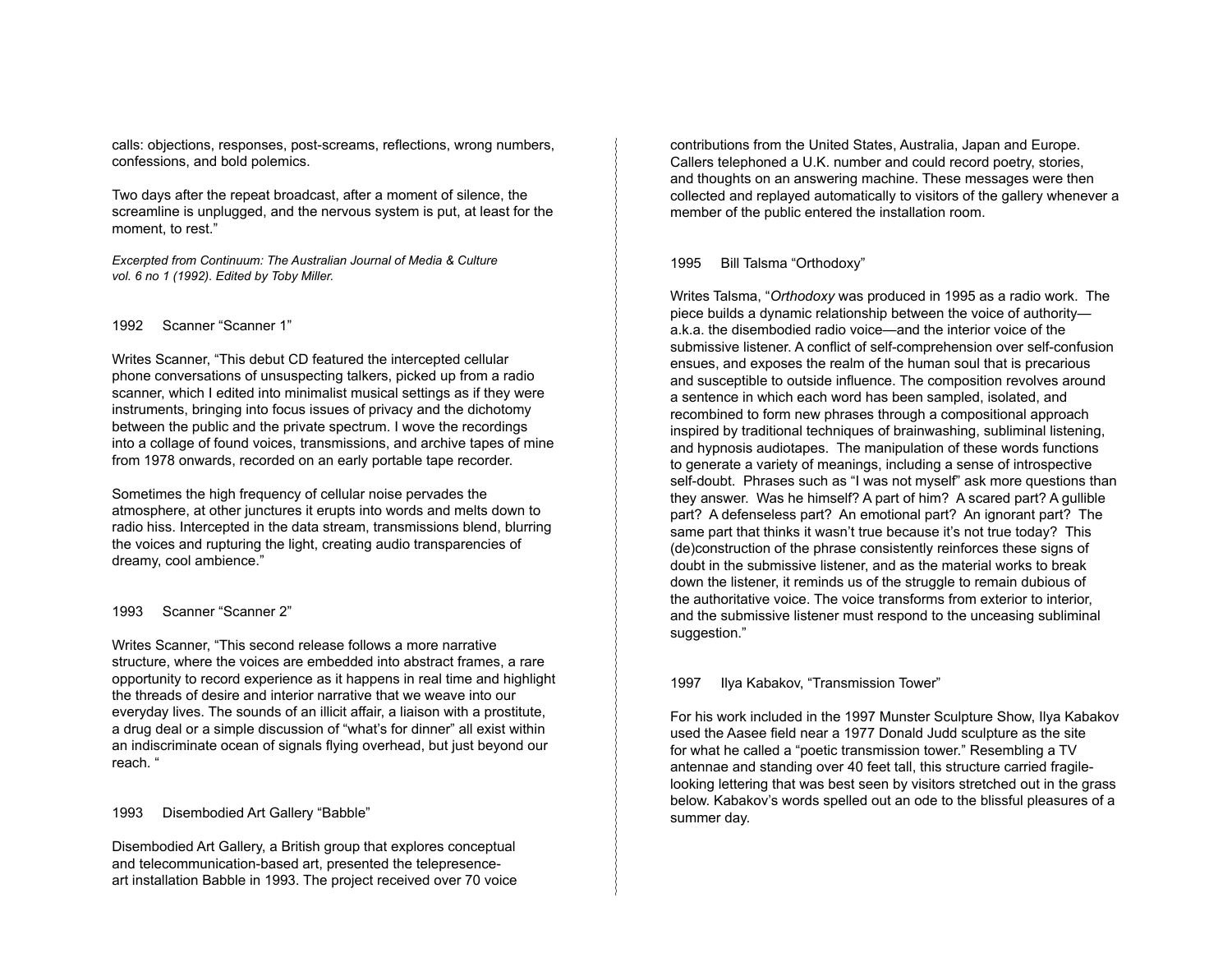#### 1998 Matmos "Always Three Words"

First word: 4-channel tape recorder. Second word: walkie-talkie (no input). Third word: another walkie-talkie (no input). Both of the hand-held walkie-talkies are put in transmit mode and moved over the recorder; producing interference which can be manipulated with gestural sweeps. Last word: smart and funny and it's got a beat.

### 2001 Matthew Burtner "Studies for Radio Transceiver: Study 1.0 (FM)"

Writes Burtner, "Transmit a silent signal. Receive the signal and feed the line outputs of the receiver back into the transmitter. A loop is created in which the listener hears the compounding of the inherent noise generated in the process of transference. The growth of the systemic noise move from the periphery of the music, a byproduct of the media, to the central focus of the musical material. We hear the resonance of the FM band grow form noise, the intoning of the medium."

### 2000 & 2004 Brennan McGaffey "Project Citizens Band, Four Times Daily for 27 Mhz"

This project was a month long broadcast over CB radio using prerecorded sounds designed to be mood altering. Four different audio tracks corresponded to common emotions experienced at the scheduled time of day. These were transmitted for a 5-minute duration, creating a sedative or stimulating affect. There were no voice-overs or songs. The broadcast was amplified to 225 watts to increase the chance for short wave skip and reception over long distances. A container was designed and constructed to house the radio equipment and computer. A portable, three-piece tripod tower provided support for the antenna.

*Produced with Whitewalls, Chicago. Sounds created with Ernst Karel.*

2003 free103point9 "Tune(In)))"

free103point9's *Tune(In)))* events explore the creative use of transmission mediums challenging artist and audience relationships in a shared public space. *Tune(In)))s* are sound events designed for a virtually silent environment in which listeners experience simultaneous live performances in individual radio headsets as opposed to amplified within a performance space. In order to access the performances, listeners must engage and consider the radio spectrum, traversing the dial to the *Tune(In)))* FM frequencies, encountering other commercial stations available on FM radio, or the minimal ambient room noise. Past *Tune(In)))s* have been presented at the NY Center for Media Arts, Long Island City (2003); The Kitchen, New York (2004); The Santa Fe Art Institute, New Mexico (2004); the free103point9 Gallery, Brooklyn (2005), and free103point9 Wave Farm (2005).

2003 free103point9 "Radio 4x4"

*Radio 4x4* is a collaborative radio transmission performance. Four simultaneous audio performances are separately sent through FM transmitters to radios positioned throughout a performance space. Each radio receives only one of the signals, so that the audience becomes an active collaborator in the performance, "mixing" the audio feeds by moving about the space among the four signals. *Radio 4x4'*s have taken place at Anthology Film Archives, Art in General, the free103point9 Gallery, OfficeOps, and Hogar Collection in New York; the Walker Art Center at the Minneapolis School of Art in Design in Minnesota; as part of South Korea's tenth Gwangju Biennale; and at the Center for Contemporary Art Laznia in Gdansk, Poland in May 2005.

2004 The Swiss Institute "212 925 2035 ext 17"

In 2004, The Swiss Institute of Contemporary Art began inviting artists to create voicemail works as part of their effort to inhabit their exhibition space as comprehensively as possible. Past projects have included works from Kim Gordon, John Giorno, Olaf Breunning, Radio Ghost/ Laurent Grasso, Lawrence Wiener, Bill of the Mob Project, Dan Graham, Santa Clause, Janine Gordon, Nic Hess, and Christophe Fiat. Call (212) 925-2035 ext 17 to hear the current project.

2004 Thom Kubli and Sven Mann "Determinale Verschweifungen"

For the premiere event as part of the Transmission Series at the New Museum of Contemporary Art in New York, Thom Kubli and Sven Mann (Cologne, Germany) created a spatial sound environment where the principle of "transmission" is explored through a wireless FM transmitter system and listening stations. *Determinale Verschweifungen* provided a topology of fragmented electronic loops and microphone recordings of spatial ambiences and encouraged the audience to interfere. Visitors